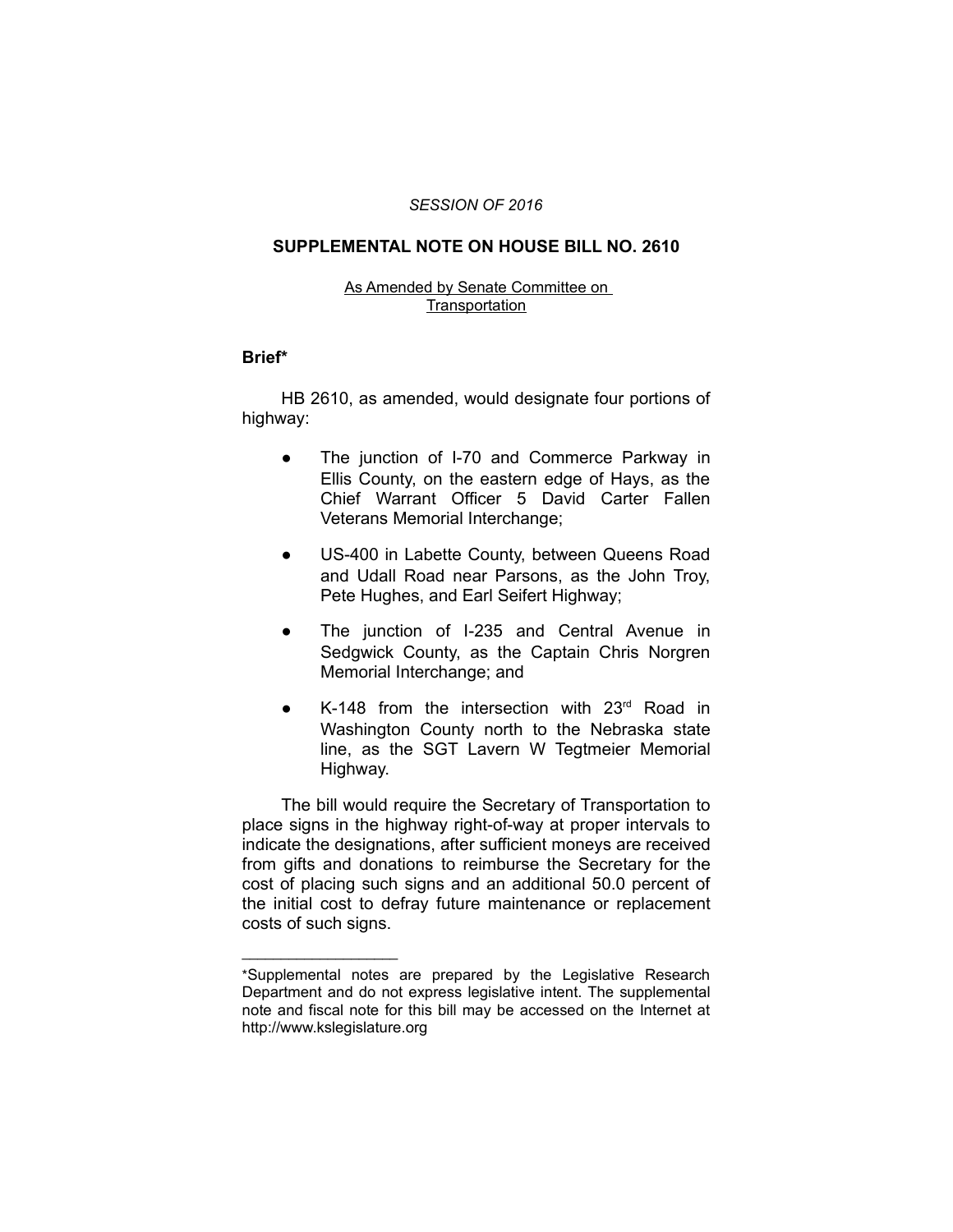# **Background**

The House Committee on Transportation amended the original bill to add the contents of HB 2520. The House Committee of the Whole amended the bill to designate the junction of I-235 and Central Avenue in Sedgwick County as the Captain Chris Norgren Memorial Interchange.

The Senate Committee on Transportation amended the bill to add contents identical to those of HB 2722 to HB 2610, as amended by the House Committee of the Whole.

## *HB 2610 Background*

**Carter designation.** Representative Boldra provided proponent testimony to the House Committee on Transportation. According to testimony, David Carter was a graduate of Hays High School and of Fort Hays State University. He died in Afghanistan in 2011, of wounds suffered when the helicopter of which he was one of two pilots was shot down. (The other pilot also was from Hays and is honored with the CW2 Bryan J. Nichols Fallen Veterans Memorial Interchange at the interchange of I-70 and US-183.) There was no other testimony.

The House Committee amended the bill to reflect the honoree's final rank of Chief Warrant Officer 5 and to insert the provisions of HB 2520, as introduced.

According to the fiscal note prepared by the Division of the Budget, the Department of Transportation estimates it will cost \$10,180 to manufacture and install four signs showing the designation, two along I-70 and two along Commerce Parkway. Including an additional 50.0 percent of the initial cost to defray future sign maintenance, a total of \$15,270 would need to be received from donations to install the signs.